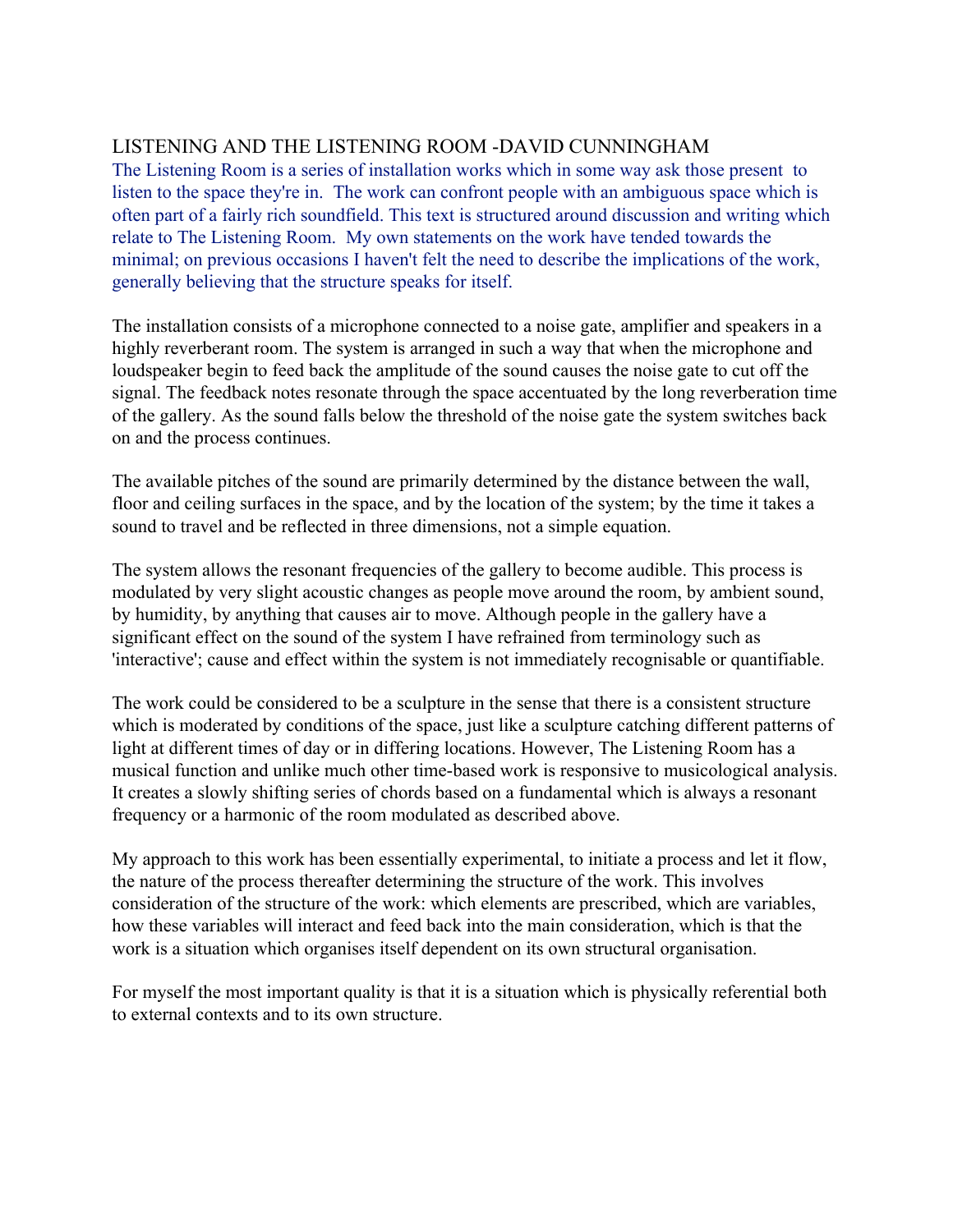

With 'The Listening Room' I tried to make a place where people listen very hard to the space they're in - the interesting thing is how you can ask someone listen to their surroundings.

I like to sit out on the roof of my flat in the middle of London and listen to the rich aural ecology of the city. It's a relief from the focused listening of the recording studio. This city has evolved or degenerated to the point where the soundscape has a natural complexity, something that human instincts make our ears very comfortable with. An analogy of this pleasure would be with looking at a tree - you don't look at every branch and leaf individually but they're all there if you want to look closer, you can enjoy a very different sense of ordering (in comparison to a man-made artefact) just by recognising the generality of tree and the variations of the generality and the specific. The idea of trying to work with natural complexity in a musical situation interested and frustrated me for a long time until I realised that I'd been working with it for a long time. In sound, natural complexity is acoustic reflection, resonance, air moving in space and the generation of harmonics.

#### SOUNDS IN AIR

I realised when I did The Listening Room that there's a connection with the first record of mine that most people know about: 'Money' by The Flying Lizards (Virgin Records 1979) was renowned for its extraordinary drum sound. The drum was in a big reverberant room with concrete wall and my microphone cable was a bit short so I recorded the drum with the microphone three or four metres away as I remember. You're not hearing the drum on the record, you're hearing the drum in that acoustically very complex space. Later, working with Michael Nyman, when we got the budget to work in a couple of particularly nice sounding studios (the old Pye/PRT studio 1 or Abbey Road 2), I became very interested in using what I like to describe as the air moving around in the room by pulling the microphones back from the instruments. This was helped by the way his music has a relationship both to the contemporary studio and to a classical convention and we could explore both kinds of recording. The end product of this is not so obvious on Michael's records because I couldn't over-ride the more pragmatic musical and cultural functions of his music. I do, however, see The Listening Room emerging over the years through all that work.

There's a story I heard, that when Jimi Hendrix was first recording in London he brought all his onstage amplification into the studio, a wall of Marshall cabinets, a tremendous volume. The engineer put a microphone somewhere near the speakers and it just overloaded. So this engineer, being an intelligent and responsive person, didn't ask Hendrix to turn down; he simply moved the microphone to the other side of the studio so that those early records, The Wind Cries Mary and so on, have that beautiful dense sound, the sound of many cubic metres of air moving around in a room. That sound and that engineer's decision has been a major influence on a lot of my work.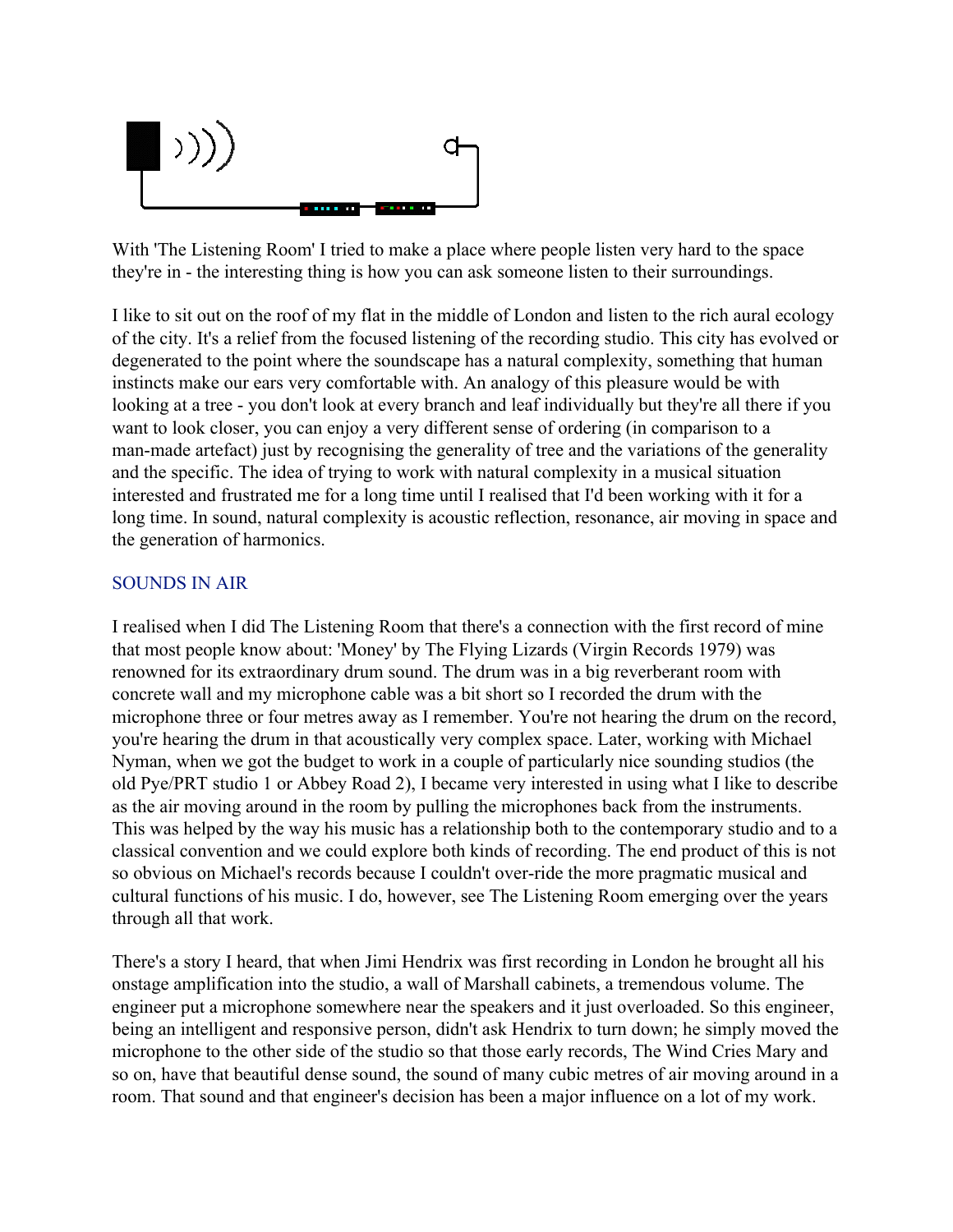Hendrix and feedback is very much a part of our musical vocabulary now, a very familiar sound for anyone who hears pop music. I was interested in taking that and removing it from the context of a high-volume music and seeing what other possibilities there were in this vocabulary.

With The Listening Room I wanted people to listen to the space and I also wanted people to be able to moderate the sound in the space, not necessarily by making a noise but by moving through the space when the gallery was fairly empty and hearing the effect of interrupting the sound with the body. Some of the results of that are really striking, there were some points in the room where, just by being there, you could produce a long series of bass pulses within the system. The volume had to be at a human scale.

## VISIBLE MACHINES

The structure of the work necessitates that the machines are aware of their own process. I'm using the term 'aware' to describe the action of something that is basically an on/off switch incorporated into a simple feedback loop, and that's a fairly undisciplined use of the word. Whether that's listening or not begs the question that artificial intelligence researchers are always asking about much more complex machines. However, I do like the idea of the process listening to itself, it's rather a sentimental idea in some ways but it also relates to what could be described as making visible the physical properties of the equipment. Perhaps the title leads the listener to that question. In this case the title contextualises the work in the world of documentation and contemporary art listings. The thing had to have a name to serve those functions and it's not a bad name for it. I wanted to try the most minimal focusing of a very open situation which left the viewer or listener to explore and edit the experience for themselves but gently guide them within certain parameters.

Working in a studio with, for example, a singer who is wearing headphones, if the situation calls for it I'll give them some odd foldback mix on their headphones, echo or delay on their voice to change the way they sing, make them very loud so that they sing very quietly, techniques like that. The feedback involved in this kind of process is a loop. The difference with The Listening Room is that I tried to make it a public loop rather than some internal process that was only possible in a recording studio.

The loop for me is just another process. You could have a people loop -the performance group Station House Opera is a good example of that, where an act triggers another act and you end up with a process that reveals itself as some ordered structure over a period of time. Station House is a loop of time, people, space; the feedback process is there and the loop is maybe conceptual, the repetition is being modulated by context, history, previous repetitions and so on - allowing it to generate new possibilities within itself, a system working along cybernetic principles, maximal output from minimal input.

## INTERACTIVITY AND TECHNOLOGY

At the development stage of The Listening Room I was anti-tape. I wanted to work with what I see as interactive technology, something that expands or focuses human perceptions in a fairly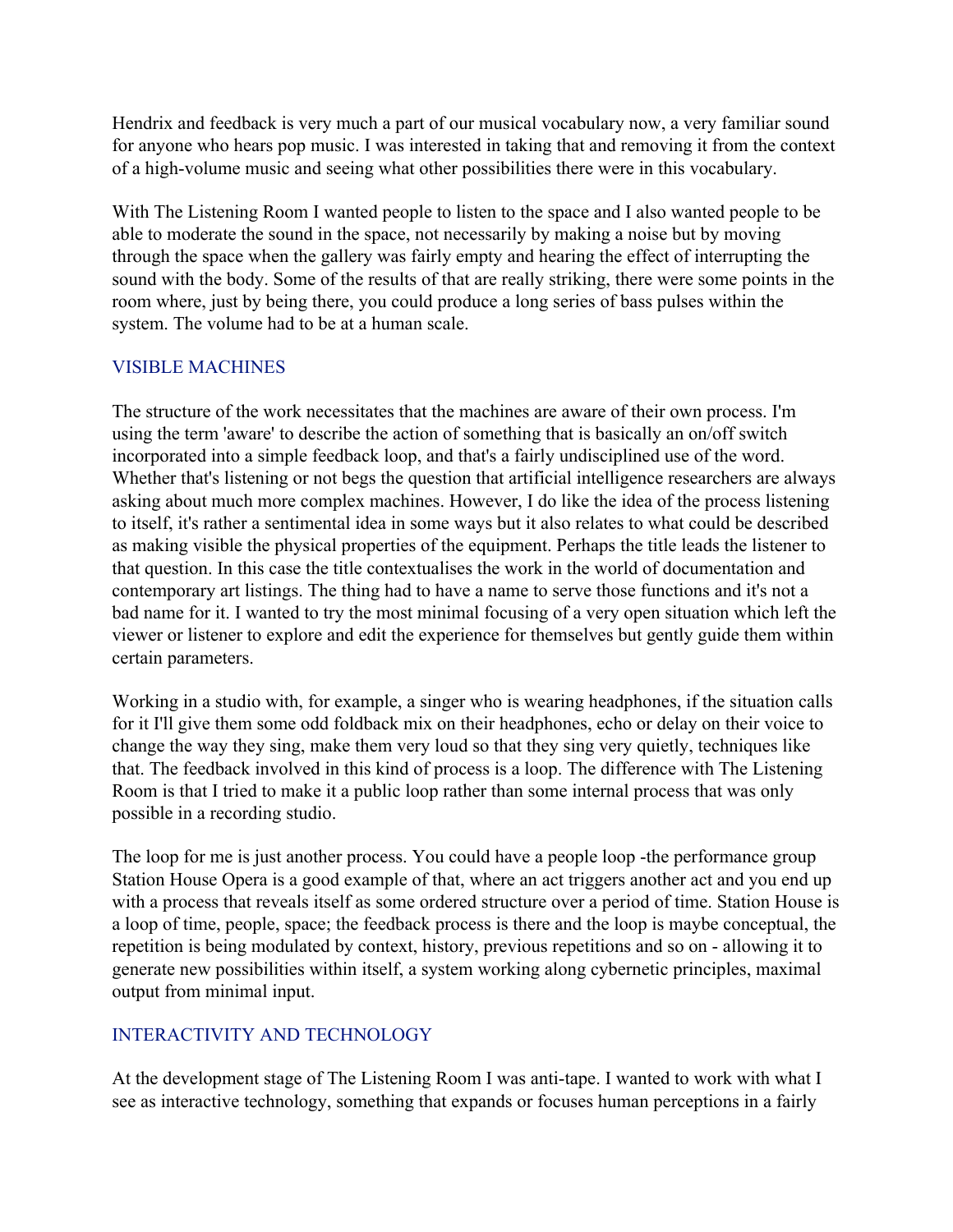open way. And I was getting irritated by the CD-Rom computer crowd who were claiming interactivity as their word and undervaluing it in the process. I didn't want to impose something external on the space, a recording of somewhere else. I had always said I wouldn't use tape playback in a gallery situation. I hated the idea of going into a gallery and hearing a tape played back; there's a recording industry devoted to playbacks and putting a tape in a gallery generally has not differentiated itself in any significant way from that industrial process. I wanted to figure out a way to use sound to activate a space without using pre-recorded material. I didn't want to impose something external on the situation.

I wanted to expose the space itself and I wanted to look at what happens if you magnify the sound of this room. The technology I used was the only technology I could think of that would begin to do that. For instance, there were two feedback frequencies as I was using two independent amplifier and speaker systems working off the same microphone. One system was biased towards high frequencies and the other towards low frequencies to make a chord of a high note and a low note. These frequencies are related to the resonant frequencies of the room as defined by the geometry of the room. When I first set it up at the Chisenhale gallery I had the microphone and speakers in a different position and the result was very odd, I discovered that the south wall of the Chisenhale is a stud wall, and that the low frequency was going straight through it, giving me the resonant frequency of the whole shell of the building rather than the visible space of the gallery. The feedback notes were out of tune to my western ear (I suspect it would sound wrong to an eastern ear as well, it was an interval that wasn't microtonally interesting in any particular way) and the idea that the room you were hearing was different to the room you were seeing was not something I wanted to explore in this particular situation.

It struck me that a human being may react to some discontinuity between what is seen and what is heard on an unconscious level, that there are more biological factors at work which inform us about the space we're in on more than one level of sense, that a disparity between a space and its apparent sound might have some effect on the inner ear akin to the balance mechanism, instinctual stuff - going back to some early human mechanism that tells you that the wall at the back of the cave has no echo which means that there's a very big animal there which will eat you.

## WHAT IS NOT MUSIC?

I was also concerned with making something with music in it. The feedback frequencies created a proper chord, in tune with itself and fundamentally related to the physical space. I've called it `a continuous piece of music'.

If forced to I'd divide my experience of the condition of music up into these rough categories: there is music that it is actually possible to package and sell as a recording, as a commodity, a variable which is contingent on fashion; and the other music is what happens when you walk down the street and hear cars screeching, children playing, things that are part of the dynamic of a situation, which goes beyond the sonic in its organisational structure, which you can't record and sell but you might try and record it for your own pleasure -you maybe enjoy it but it's something that is there all the time. I was hoping to make something of that experience. I remember coming from a Portsmouth Sinfonia rehearsal and witnessing a car crash. Having had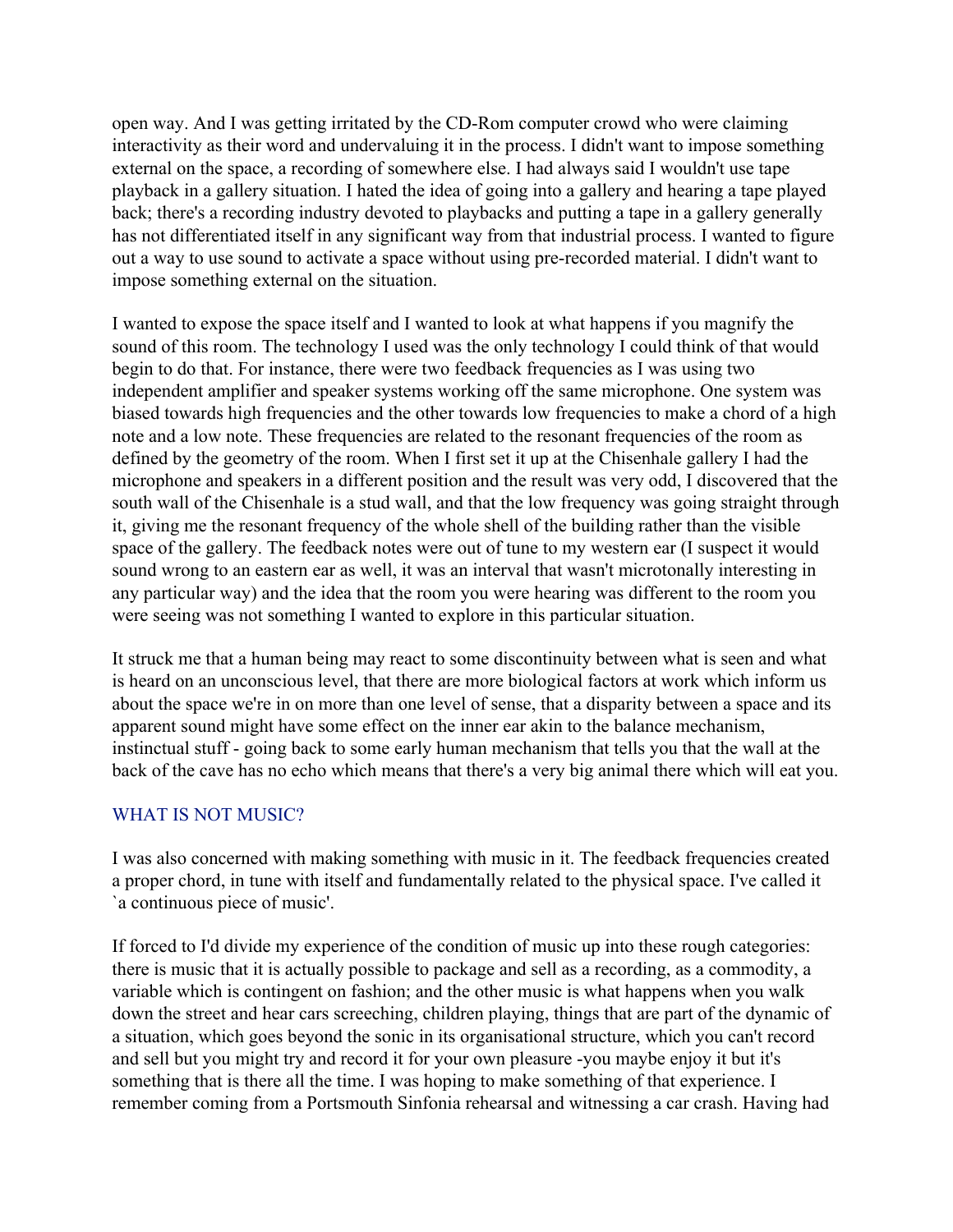my ears opened by the Sinfonia I was witness to an intensely musical experience of metal on metal and little bits rattling on the road surface. It taught me that I should be listening a bit more to all those collisions of noises that we all live with. It's not all that different to The Listening Room because that piece is part of an ongoing process of listening for me.

Working in recording studios with machines and processes it's important to remember that I'm often in the situation of being the listener to my music without having been involved in any kind of conventional performance or physically holding a musical instrument to make that work. There's some music on the CD 'Water' that is played by a tape loop of some melodic material and some silences. The same loop is played at two different speeds and overlaid against itself. It demonstrates that pitch is a function of time and manages to be a fairly enjoyable piece of music at the same time. When I recorded it I remember hearing the shape of the music evolve in real time in front of me with no interference from me, all I had to do was hold the loop on a tape recorder and allow the process I'd initiated to run its course. I was terribly excited at hearing this piece of mine for the first time.

At that point I was a listener, not a musician or composer. That suggests that the naming and categorising of those activities should include the listener or viewer as part of the process.

#### IN THE GALLERY

For a musician like myself, generally working with recorded sound rather than performance, the opportunity to make work in a gallery is a rare chance to explore something which would be impossible in other contexts. I think the nature of what I do has to make it as formal as it is, my theoretical and historical grasp of visual art is undoubtedly better than my formal musicology, so I knew what I was doing and the context I was doing it in. It is more muted in its relationship to gallery space than the more radical nature of work by, for example, Kerry Trengove or Stuart Brisley, I'd like to think of it as more akin to the work of Bethan Huws or 'Black', a more recent Stuart Brisley work, still very destructive towards the idea of the artwork as object but in a very subtle way, qualified by history and expectation. I'm inclined to think that all this work has performed a similar function in differing historical contexts.

I did a workshop in the old sound studio at the Slade School of Art many years ago, and rather than pedantically explain the conventions of a recording studio, I tried to explore the relationship of each piece of equipment to the next part of the audio chain. Part of this process involved making what I suppose was an early version of The Listening Room, with microphone feedback and a tape delay, the tape stretched between two tape recorders. Afterwards, one of the students described what I was doing as 'sculptural'; she was struck by the physical manipulation of the materials, primarily the physical manipulation of the tape, but also the physicality of the space, the air in the room. Later, teaching at Middlesex University, I was involved in a sculpture seminar where I spent a long time talking about the way the work was deliberately lit with photographic lights and moving slightly in the air as it was suspended from the ceiling. I talked about this work as a time-based work, because of its relationship to light and time and also because I was becoming worried about orthodoxies of video and hi-tech electronic media within the time-based areas in art colleges. (It was a rather odd place to have that particular concern